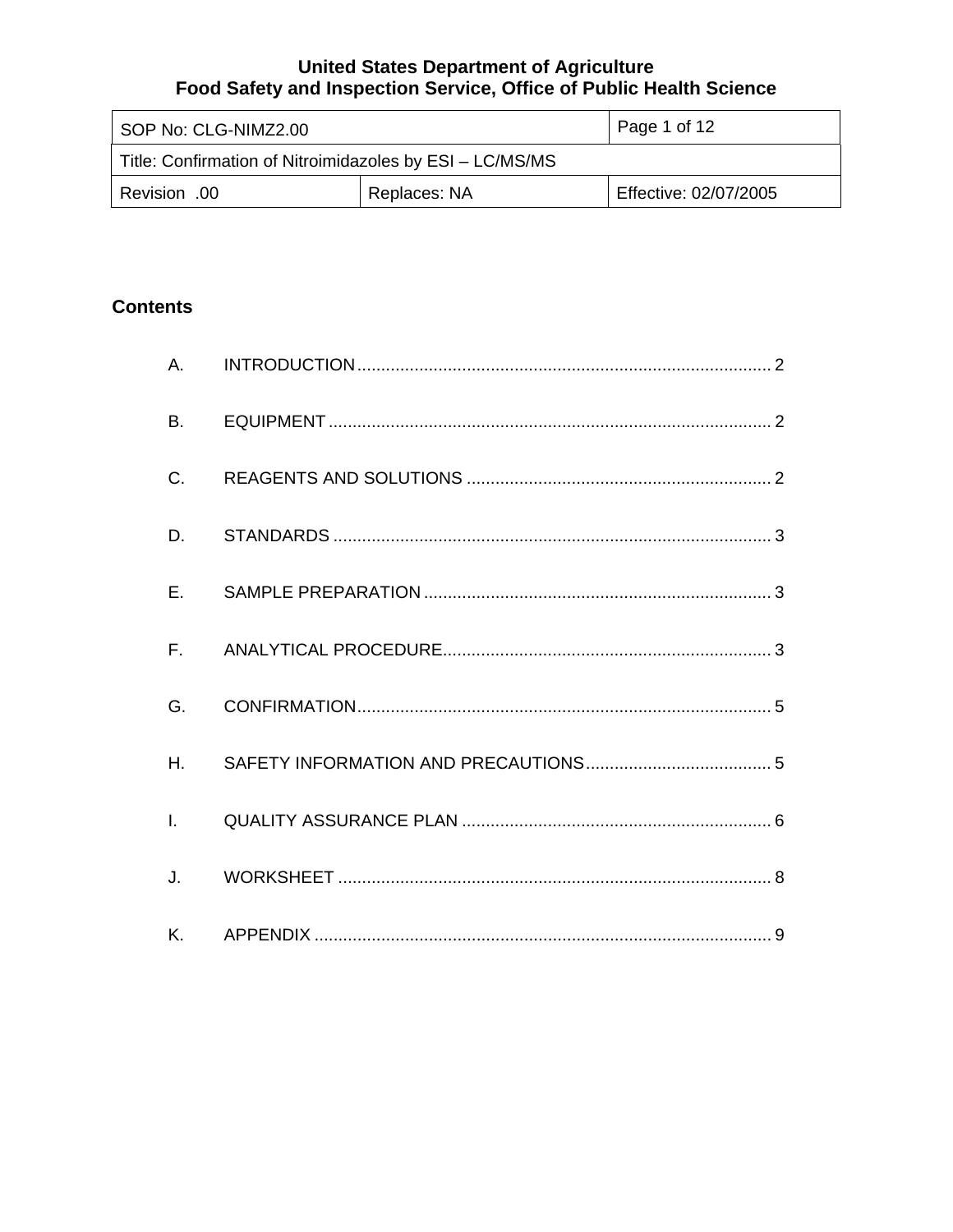<span id="page-1-0"></span>

| Page 2 of 12<br>SOP No: CLG-NIMZ2.00                     |              |                       |  |
|----------------------------------------------------------|--------------|-----------------------|--|
| Title: Confirmation of Nitroimidazoles by ESI - LC/MS/MS |              |                       |  |
| 00. Revision                                             | Replaces: NA | Effective: 02/07/2005 |  |

## **A. INTRODUCTION**

#### 1. Theory

This method utilizes ESI-LC/MS/MS operating in MRM mode to detect nitroimidazole metabolites in extracts from the FSIS screening method CLG-NIMZ1. Hydroxy-dimetridazole (DMZOH) and hydroxy-ipronidazole (IPROH) in the LC effluent are subjected to electrospray ionization to produce protonated molecular ions of m/z 158 and 186, respectively, which are isolated and subjected to secondary ionization and monitored for selected daughter ions. Confirmation of analyte identity in a test sample extract is based on comparison of its retention time and daughter ion relative abundances against those recorded for a reference standard.

See section K.1. for postulated daughter ion fragmentation pathways.

#### 2. Scope

This method is applicable to swine and poultry muscle extracts from CLG-NIMZ1. It has been shown to reliably confirm DMZOH and IPROH in extracts containing ≥ 20 ng analyte.

#### **B. EQUIPMENT**

Note: An equivalent may be substituted for any equipment listed below.

#### 1. Apparatus

- a. Analytical column Phenomenex RP-18, 150 x 4.6mm column, 3µ particle size
- b. Guard column Phenomenex SecurityGuard cartridge C18, 4mm x 3.0mm ID.

#### 2. Instrumentation

- a. HPLC Waters Alliance 2695 Model HPLC.
- b. MS/MS Micromass QuattroMicro tandem mass spectrometer.
- c. ESI Probe Waters ESI Probe Assembly, Part Number M955015DC6.

## **C. REAGENTS AND SOLUTIONS**

Note: Equivalent reagents may be substituted if necessary.

#### 1. Reagents

- a. Water 18 megaohm Millipore grade, filtered before use.
- b. Acetonitrile LC grade, Burdick & Jackson.
- c. Formic acid Fluka Chemika.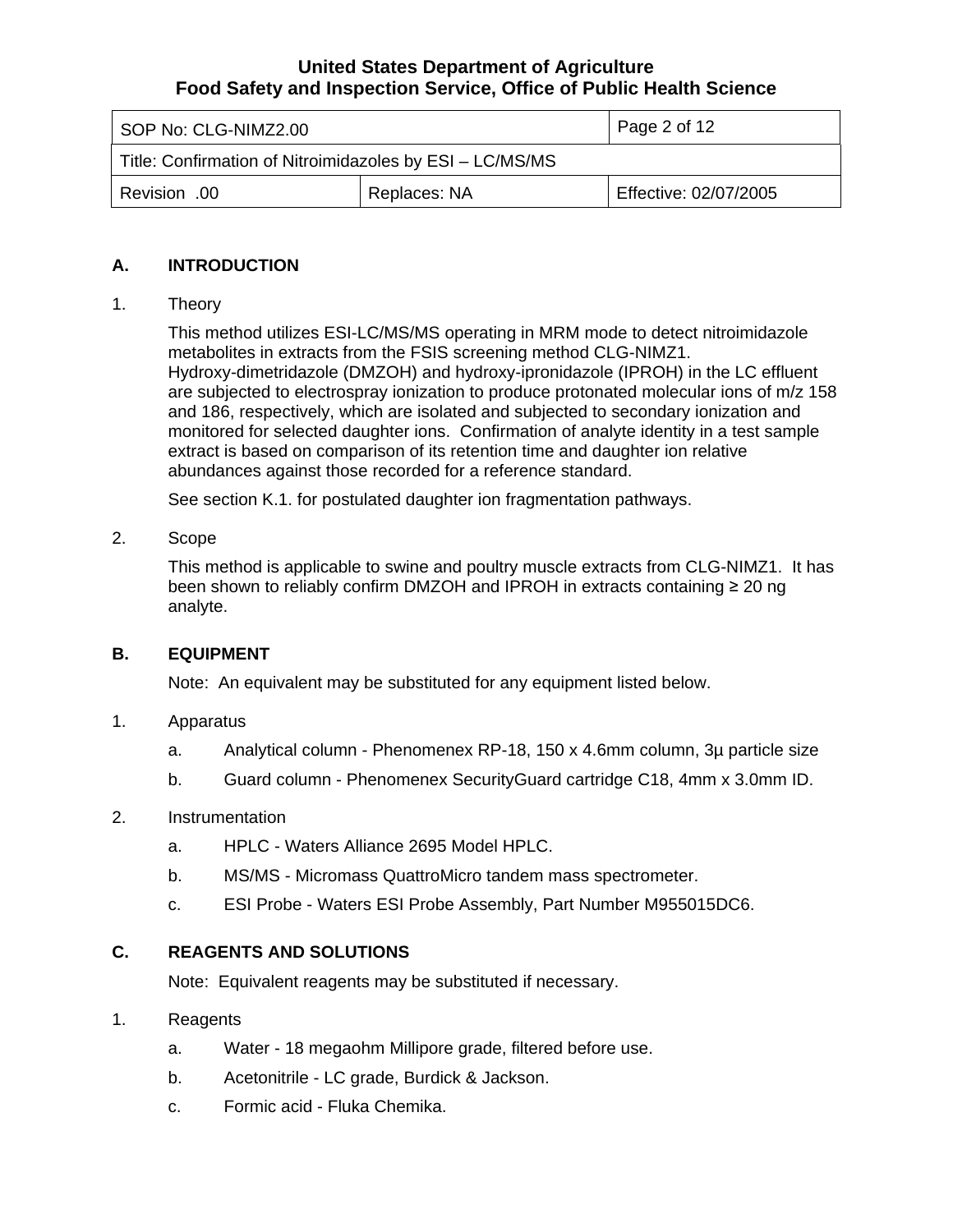<span id="page-2-0"></span>

| SOP No: CLG-NIMZ2.00                                     | Page 3 of 12                          |  |  |  |  |
|----------------------------------------------------------|---------------------------------------|--|--|--|--|
| Title: Confirmation of Nitroimidazoles by ESI - LC/MS/MS |                                       |  |  |  |  |
| Revision .00                                             | Effective: 02/07/2005<br>Replaces: NA |  |  |  |  |

#### 2. Solutions

a. 0.1% Formic acid in water:

Add 1 mL of formic acid to water. QS with water to 1 liter and filter through a 0.45 µm filter before use.

b. 0.1% Formic acid in acetonitrile:

Add 1 mL of formic acid to acetonitrile. Adjust volume to 1 L with acetonitrile.

#### **D. STANDARDS**

Refer to method NIMZ1, Section D for source, preparation instructions, and stability of standards.

Standards required specifically for confirmation include:

Fortification Solution A, 5 µg/mL DMZOH, IPROH (D.2.c).

Fortification Solution B, 10 µg/mL DMZOH, 20 µg/mL IPROH (D.2.d).

External Standard Solution, 0.05 µg/mL DMZOH, IPROH (D.2.e).

More concentrated standard solutions may be prepared if necessary to confirm analytes detected at much higher levels than the screening method's target levels.

#### **E. SAMPLE PREPARATION**

Refer to method CLG-NIMZ1, section E, for sample preparation instructions.

#### **F. ANALYTICAL PROCEDURE**

1. Prepare necessary extracts for analysis. Refer to method CLG-NIMZ1, section F, for sample extraction, and cleanup procedures necessary to produce extracts for confirmatory analysis.

For confirmatory analysis, sample set must contain a concurrently run tissue blank and recovery in addition to sample(s).

#### 2. Set up and tune LC/MS system.

Note: The following instrument conditions reflect optimal conditions for the specific instruments used to develop this method. It may be necessary to modify these parameters to optimize performance of any given instrument.

a. HPLC conditions

Flow rate 0.4 mL/min Flow ramp 2.00 Column Temperature 25 °C<br>Mobile Phase 20/60

 $40/60$  0.1% formic acid in water/ 0.1%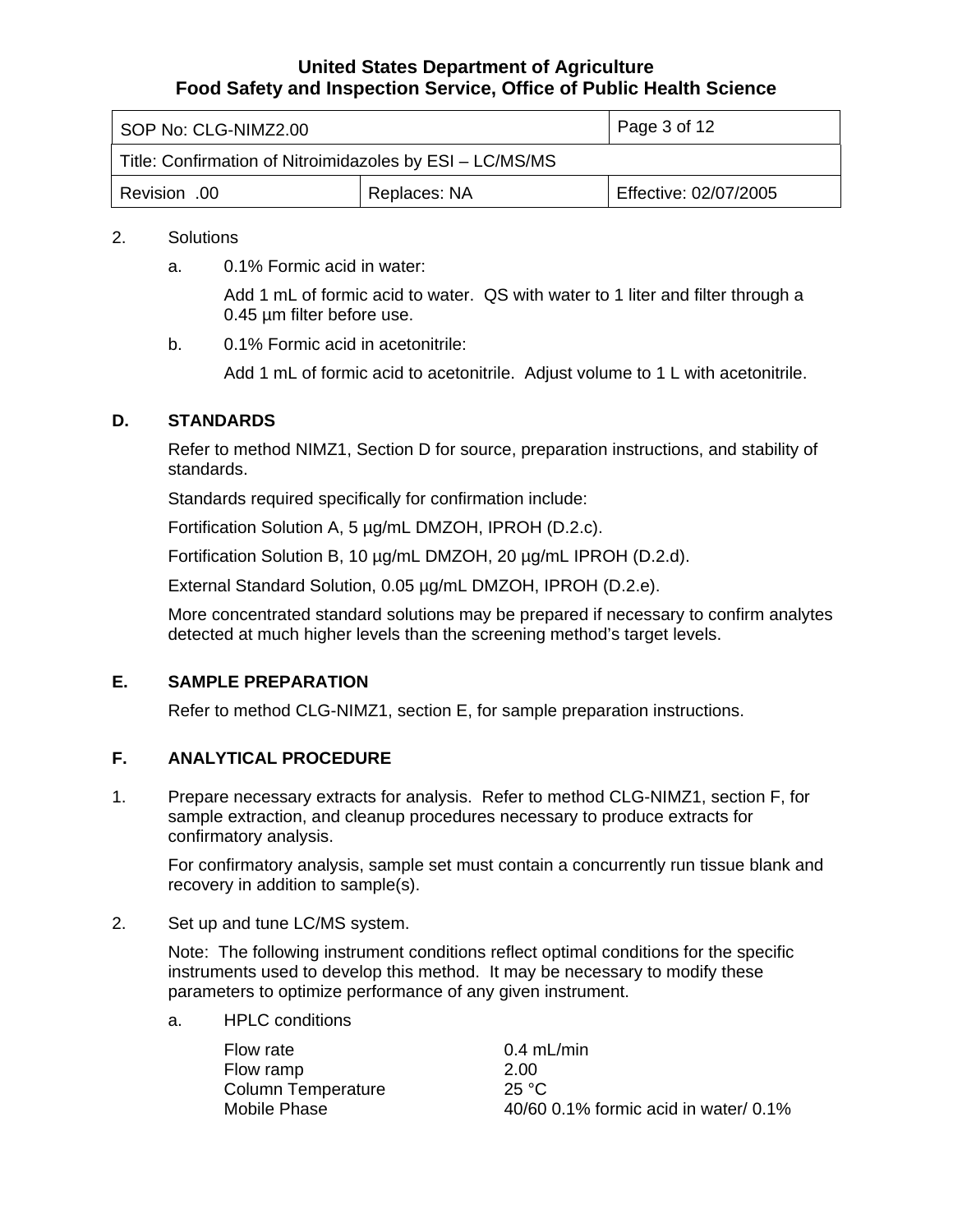| SOP No: CLG-NIMZ2.00 |                                                                                                                                                                                                                                                                                                                                                                                                                                                                                                                                                   |              |                                                                                                                                                                   | Page 4 of 12                                                                       |
|----------------------|---------------------------------------------------------------------------------------------------------------------------------------------------------------------------------------------------------------------------------------------------------------------------------------------------------------------------------------------------------------------------------------------------------------------------------------------------------------------------------------------------------------------------------------------------|--------------|-------------------------------------------------------------------------------------------------------------------------------------------------------------------|------------------------------------------------------------------------------------|
|                      | Title: Confirmation of Nitroimidazoles by ESI - LC/MS/MS                                                                                                                                                                                                                                                                                                                                                                                                                                                                                          |              |                                                                                                                                                                   |                                                                                    |
| Revision .00         |                                                                                                                                                                                                                                                                                                                                                                                                                                                                                                                                                   | Replaces: NA |                                                                                                                                                                   | Effective: 02/07/2005                                                              |
|                      | <b>Run Time</b><br><b>Injection Volume</b>                                                                                                                                                                                                                                                                                                                                                                                                                                                                                                        |              | formic acid in acetonitrile<br>10 minutes<br>$50 \mu L$                                                                                                           |                                                                                    |
| b.                   | <b>MS Tuning Parameters</b><br><b>ESI polarity</b><br><b>Capillary Voltage</b><br>Cone Voltage<br><b>Extractor Voltage</b><br><b>RF Lens</b><br>Source Temperature<br><b>Desolvation Temperature</b><br><b>Desolvation Gas Flow</b><br><b>Cone Gas Flow</b><br><b>MS1 Low Mass Resolution</b><br><b>MS1 High Mass Resolution</b><br>Ion Energy<br><b>Entrance Lens</b><br><b>Collision Gas Flow</b><br><b>Exit Lens</b><br>MS <sup>2</sup> Low Mass Resolution<br>MS <sup>2</sup> High Mass Resolution<br>Ion Energy<br><b>Multiplier Voltage</b> |              | positive<br>$3$ kV<br>18 V<br>2.00 V<br>0.1<br>140 °C<br>450 °C<br>650 L/hr<br>150 L/hr<br>15.0<br>15.0<br>10.5<br>$-5$<br>18<br>3<br>14.5<br>14.5<br>20<br>650 V |                                                                                    |
| C.                   | <b>MRM Functions</b><br><b>DMZOH</b><br>158.1 > 139.6<br>158.1 > 111.8<br>158.1 > 93.5<br><b>IPROH</b><br>186.00 > 168.10<br>186.00 > 127.70<br>186.00 > 121.60                                                                                                                                                                                                                                                                                                                                                                                   |              | Dwell (secs)<br>0.30<br>0.30<br>0.30<br>Dwell (secs)<br>0.30<br>0.30<br>0.30                                                                                      |                                                                                    |
| d.                   |                                                                                                                                                                                                                                                                                                                                                                                                                                                                                                                                                   |              |                                                                                                                                                                   | Tune MS analyzer using Fortification Solution A directly injected into ESI source. |

- 3. Inject confirmation series in the following sequence:
	- a. External standard
	- b. Recovery
	- c. Blank
	- d. Samples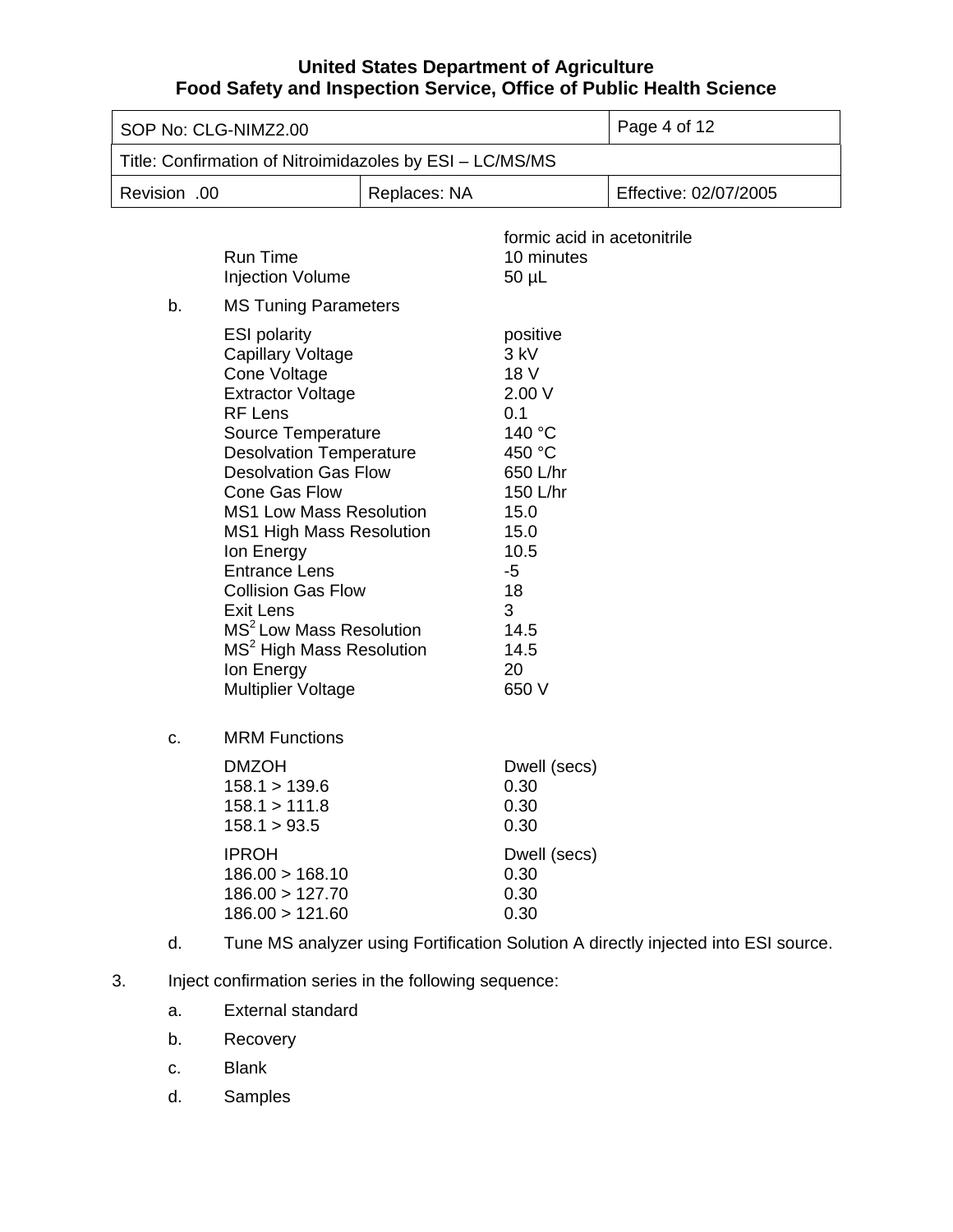<span id="page-4-0"></span>

| SOP No: CLG-NIMZ2.00                                     | Page 5 of 12                          |  |  |  |  |
|----------------------------------------------------------|---------------------------------------|--|--|--|--|
| Title: Confirmation of Nitroimidazoles by ESI - LC/MS/MS |                                       |  |  |  |  |
| 00. Revision                                             | Effective: 02/07/2005<br>Replaces: NA |  |  |  |  |

If the blank shows evidence of carryover contamination from the recovery, reinject until it is eliminated. If more than one sample is to be confirmed in this case, follow sample with blank solvent or tissue injections to verify absence of carryover before injecting the next sample.

4. Chromatograms

See Section K.2

#### **G. CONFIRMATION**

Note: If possible, use the external standard as the reference for confirmation. If matrix interferences affect ion abundance ratios (ratios of sample and positive control match, but neither matches external standard), use of that control as the reference is acceptable.

- 1. Analyze MS data for DMZOH and IPROH in each injection:
	- a. Generate ion chromatograms for all daughter ions.
	- b. Determine average retention times and peak areas or peak heights for those ions.
	- c. Calculate ion abundance ratios relative to the most abundant daughter ion in the reference.
- 2. Confirmation of an analyte's presence in a test sample requires:
	- a. The retention time of the peak of interest is within 2% of that observed for the reference.
	- b. At least two ion abundance ratios calculated for the test sample agree with those of the reference within  $\pm$  20% (relative).
	- c. The signal to noise ratio of all ion chromatogram peaks used to calculate abundance ratios in the reference and the sample is at least 3:1.
	- d. The blank control shows no traces of the analyte.
- 3. Absence of analyte in the test sample at levels  $\geq$  the positive control may be assumed if:
	- a. The test sample fails to meet requirements specified in G.2.a-c.
	- b. The positive control can be confirmed.

## **H. SAFETY INFORMATION AND PRECAUTIONS**

- 1. Required Protective Equipment Safety glasses, gloves, and lab coat.
- 2. Hazards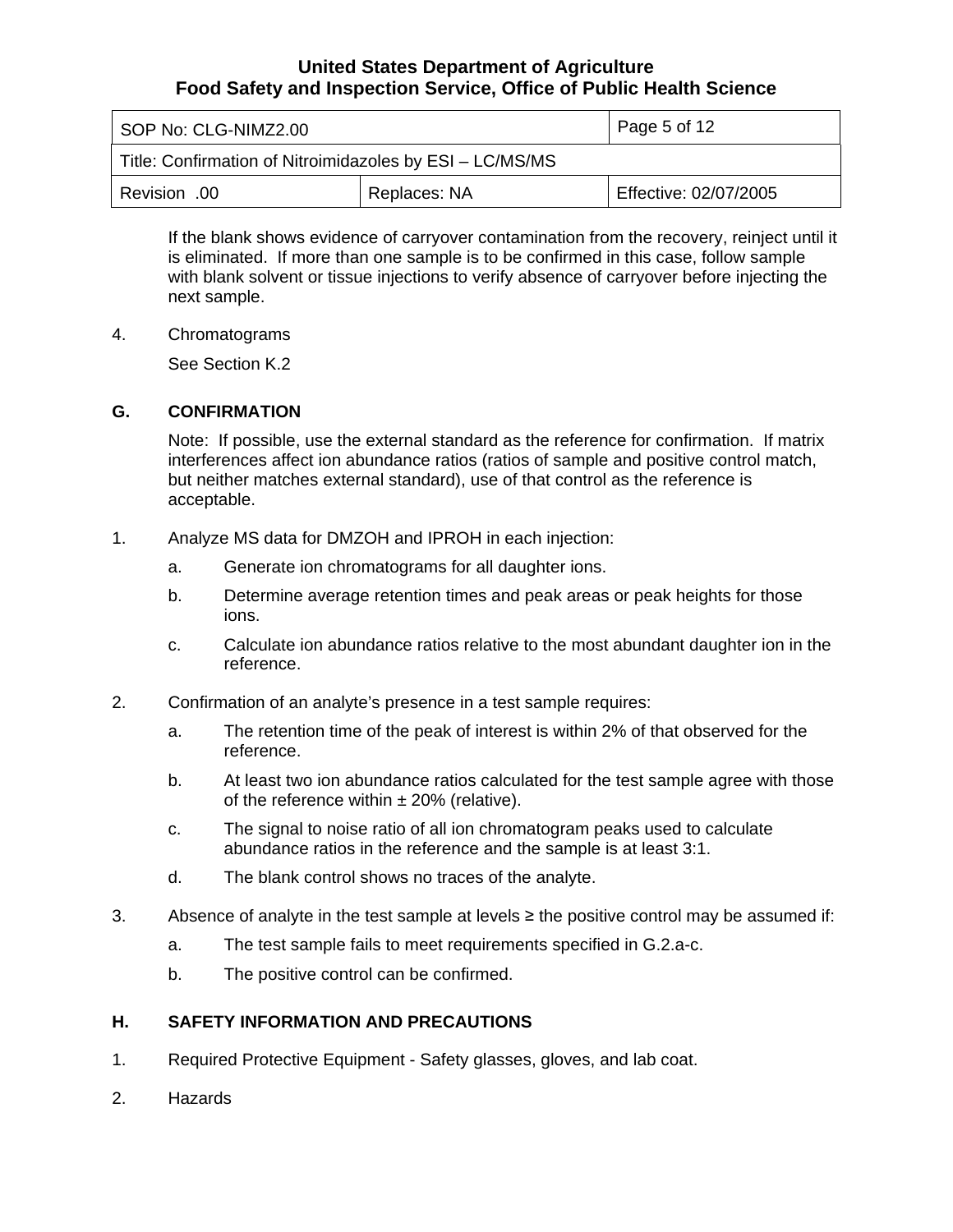<span id="page-5-0"></span>

| $\vert$ Page 6 of 12<br>SOP No: CLG-NIMZ2.00             |              |                       |
|----------------------------------------------------------|--------------|-----------------------|
| Title: Confirmation of Nitroimidazoles by ESI - LC/MS/MS |              |                       |
| 00. Revision                                             | Replaces: NA | Effective: 02/07/2005 |

|    | <b>Procedure Step</b>      | Hazard                                                                                                                     | Recommended Safe Procedures                                                                                                                                                                                                                 |
|----|----------------------------|----------------------------------------------------------------------------------------------------------------------------|---------------------------------------------------------------------------------------------------------------------------------------------------------------------------------------------------------------------------------------------|
|    | Acetonitrile               | Highly Flammable. Can form<br>toxic cyanide vapors upon<br>decomposition. Irritating to skin,<br>eyes and mucus membranes. | Use under fume hood. Keep<br>tightly closed and away from<br>flame or heat. Avoid breathing<br>vapor.                                                                                                                                       |
|    | Formic Acid                | Corrosive to skin                                                                                                          | Avoid contact with skin.                                                                                                                                                                                                                    |
| 3. | <b>Disposal Procedures</b> |                                                                                                                            |                                                                                                                                                                                                                                             |
|    | <b>Procedure Step</b>      | Hazard                                                                                                                     | Recommended Safe Procedures                                                                                                                                                                                                                 |
|    | Organic<br>solvents        | See above                                                                                                                  | Collect waste in tightly sealed<br>container, segregating<br>chlorinated from non-chlorinated<br>solvents. Store in a cool, well<br>ventilated, storage area for<br>disposal in accordance with<br>local, state and Federal<br>regulations. |
|    | Formic Acid                | See above                                                                                                                  |                                                                                                                                                                                                                                             |

## **I. QUALITY ASSURANCE PLAN**

#### 1. Performance Standard

|              |                               | <b>False Positive</b> | <b>False Negative</b> |
|--------------|-------------------------------|-----------------------|-----------------------|
| Analytes     | Analytical Range <sup>1</sup> | Rate                  | Rate                  |
| <b>DMZOH</b> | $\geq$ 20 ng                  | 0%                    | $0\%$                 |
| <b>IPROH</b> | $\geq$ 20 ng                  | $0\%$                 | $0\%$                 |

 $1$  Amount of analyte present in final 1 mL extract from screening method.

- 2. Readiness To Perform (FSIS Training Plan)
	- a. Familiarization
		- i. Phase I: Standards Analyze at least one external standard on each of two different days.
		- ii. Phase II: Analyst's self-fortified samples Analyze duplicate recoveries (blank muscle tissues fortified at the screening method's minimum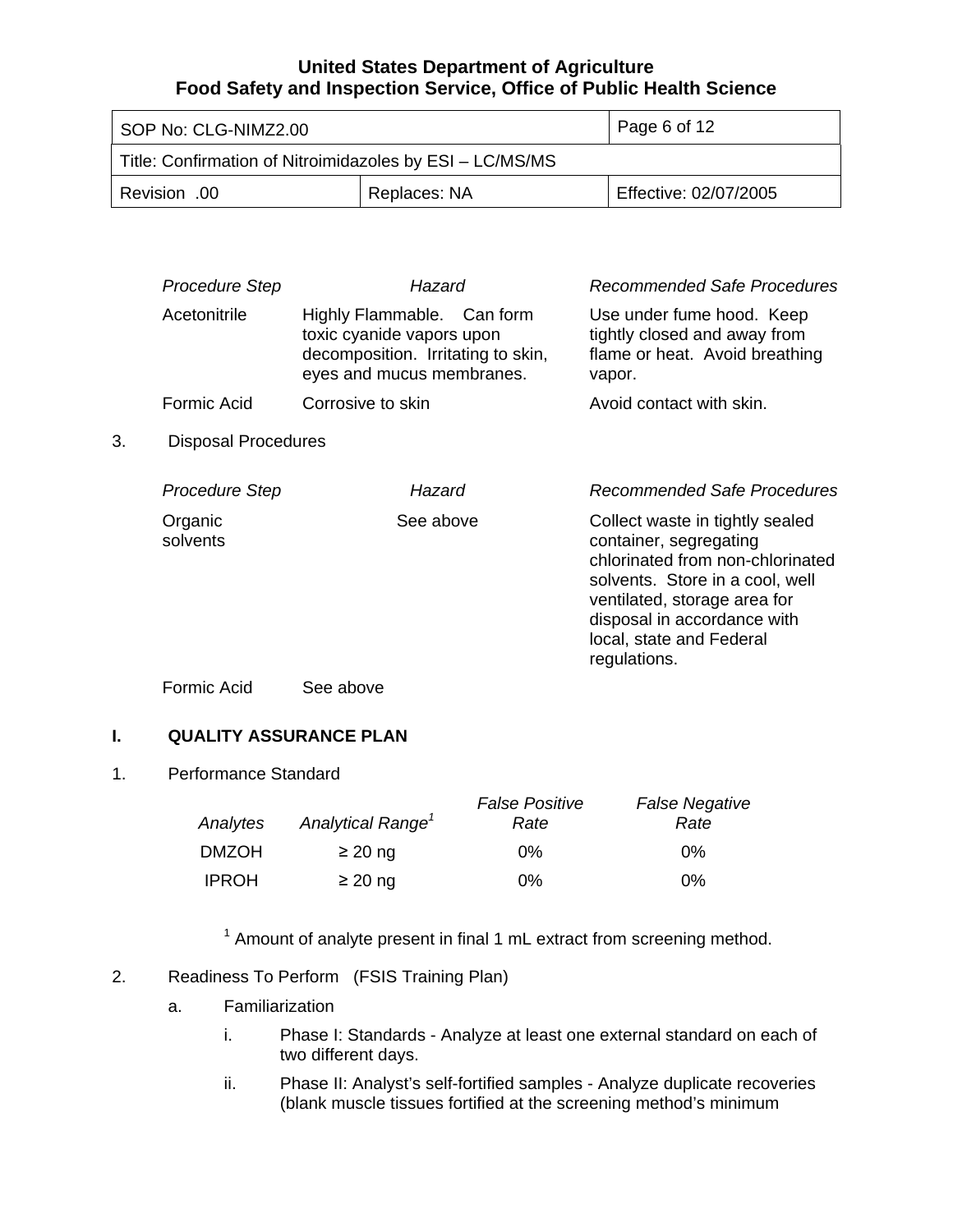| Page 7 of 12<br>SOP No: CLG-NIMZ2.00                     |              |                       |  |
|----------------------------------------------------------|--------------|-----------------------|--|
| Title: Confirmation of Nitroimidazoles by ESI - LC/MS/MS |              |                       |  |
| Revision .00                                             | Replaces: NA | Effective: 02/07/2005 |  |

proficiency level (MPL)) for each species/compound pair of interest, on at least two different days. Sets must include required method controls in addition to samples. Use a different tissue to prepare recoveries on each day of analysis.

NOTE: Phase I and Phase II may be performed concurrently.

- iii. Phase III: Check samples for analyst accreditation.
	- (a) 6 unknowns, using swine or poultry muscle, or both. At least one, but no more than two of the unknowns must be negative, and the remainder fortified at or near the screening method's MPL for the tissue used.
	- (b) Report analytical findings to Quality Assurance Manager (QAM).
	- (c) Letter from QAM is required to commence official analysis.
- b. Acceptability criteria.

Refer to section I.1 above.

- 3. Intralaboratory Check Samples
	- a. System, minimum contents.
		- i. Frequency: One sample weekly per analyst as sample analyzed.
		- ii. Records are to be maintained for review.
	- b. Acceptability criteria.

If unacceptable values are obtained, then:

- i. Stop all official analyses by that analyst.
- ii. Take corrective action.
- 4. Sample Acceptability and Stability Refer to method CLG-NIMZ1, section I.5
- 5. Sample Set
	- a. Each sample set must include:
		- i. a tissue blank
		- ii. a recovery containing both analytes at the screening method's MPL or other level consistent with the expected analyte concentration in the sample.
		- iii. Sample(s) to be confirmed.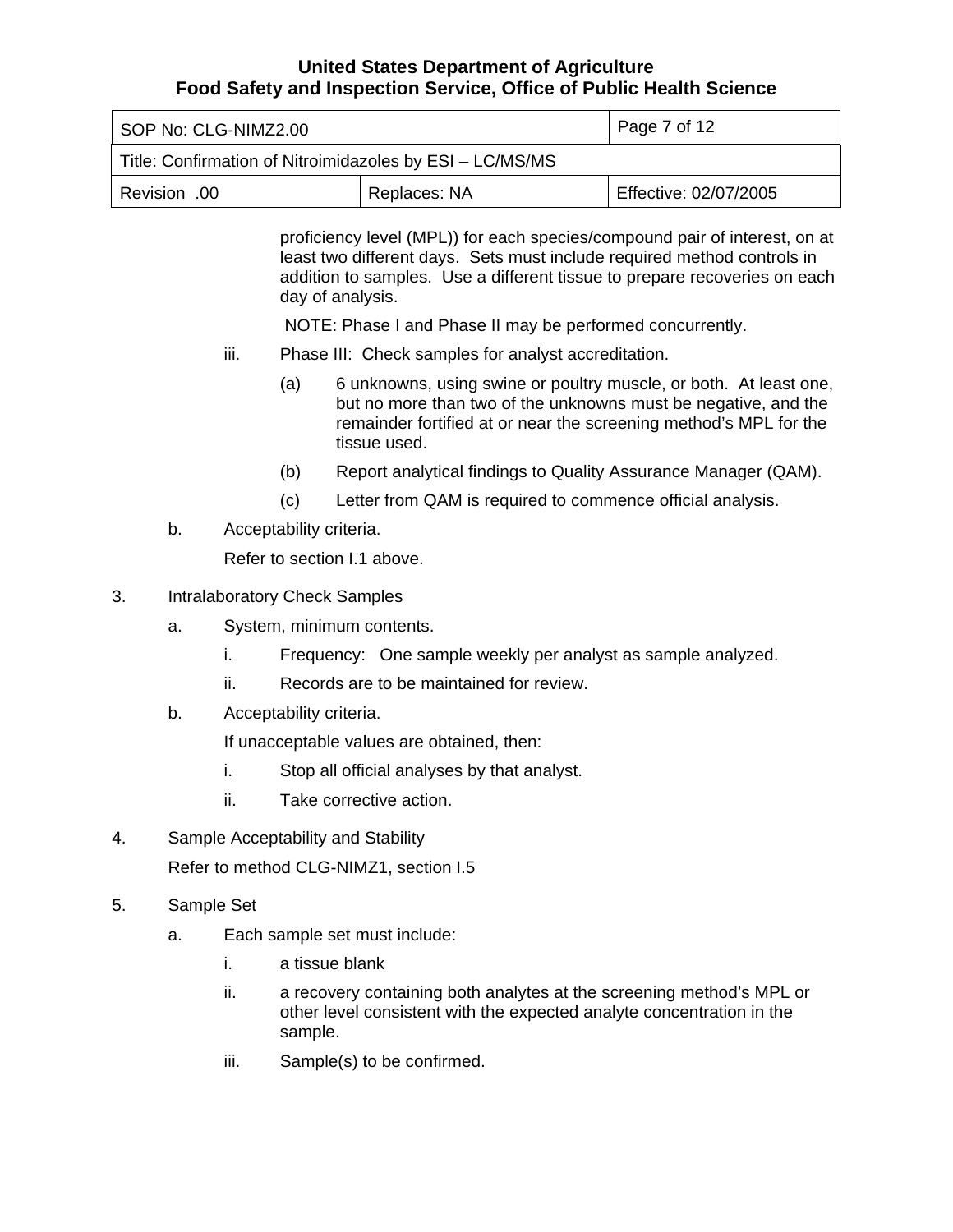<span id="page-7-0"></span>

| Page 8 of 12<br>SOP No: CLG-NIMZ2.00                     |              |                       |
|----------------------------------------------------------|--------------|-----------------------|
| Title: Confirmation of Nitroimidazoles by ESI - LC/MS/MS |              |                       |
| 00. Revision                                             | Replaces: NA | Effective: 02/07/2005 |

# 6. Sensitivity

Minimum proficiency level (MPL): 20 ng analyte in 1 mL sample extract.

# **J. WORKSHEET**

|              |                    |     |                |                     | NITROIMIDAZOLE CONFIRMATION |     |                    |                             |       |
|--------------|--------------------|-----|----------------|---------------------|-----------------------------|-----|--------------------|-----------------------------|-------|
|              |                    |     |                |                     |                             |     |                    |                             |       |
| Analyst      |                    |     |                | <b>Method Title</b> |                             |     |                    |                             |       |
| Analyst Code |                    |     |                |                     |                             |     |                    |                             |       |
| Date Began   |                    |     |                |                     |                             |     |                    |                             |       |
| Date Ended   |                    |     |                |                     |                             |     |                    |                             |       |
| Compound     |                    |     |                |                     |                             |     |                    |                             |       |
| Standard ILN |                    |     |                |                     |                             |     |                    |                             |       |
|              |                    |     |                |                     |                             |     |                    |                             |       |
|              |                    |     |                |                     |                             |     |                    |                             |       |
|              |                    |     | Ion Abundances |                     | Ion Ratios                  |     |                    |                             |       |
| Sample       | Ret Time           |     |                |                     |                             |     |                    |                             |       |
| Standard     |                    |     |                |                     |                             |     |                    |                             |       |
| Recovery     |                    |     |                |                     |                             |     |                    |                             |       |
|              |                    |     |                |                     |                             |     |                    |                             |       |
|              |                    |     |                |                     |                             |     |                    |                             |       |
|              |                    |     | Ion Abundances |                     | Ion Ratios                  |     |                    | <b>Ret Time Correlation</b> | Ratio |
| Sample       | Ret Time           |     |                |                     |                             |     |                    | Std Ret Time Rec Ret Time   | Match |
|              |                    |     |                |                     |                             |     |                    |                             |       |
|              |                    |     |                |                     |                             |     |                    |                             |       |
|              |                    |     |                |                     |                             |     |                    |                             |       |
|              |                    |     |                |                     |                             |     |                    |                             |       |
|              |                    |     |                |                     |                             |     |                    |                             |       |
|              |                    |     |                |                     |                             |     |                    |                             |       |
|              |                    |     |                |                     |                             |     |                    |                             |       |
|              |                    |     |                |                     |                             |     |                    |                             |       |
|              |                    |     |                |                     |                             |     |                    |                             |       |
|              |                    |     |                |                     |                             |     |                    |                             |       |
|              |                    |     |                |                     |                             |     |                    |                             |       |
|              |                    |     |                |                     |                             |     |                    |                             |       |
|              |                    |     |                |                     |                             |     |                    |                             |       |
|              |                    |     |                |                     |                             |     |                    |                             |       |
|              | Range for Standard |     |                |                     |                             |     | Range for Recovery |                             |       |
| lon          | $-20%$             | 20% |                |                     |                             | lon | $-20%$             | 20%                         |       |
|              |                    |     |                |                     |                             |     |                    |                             |       |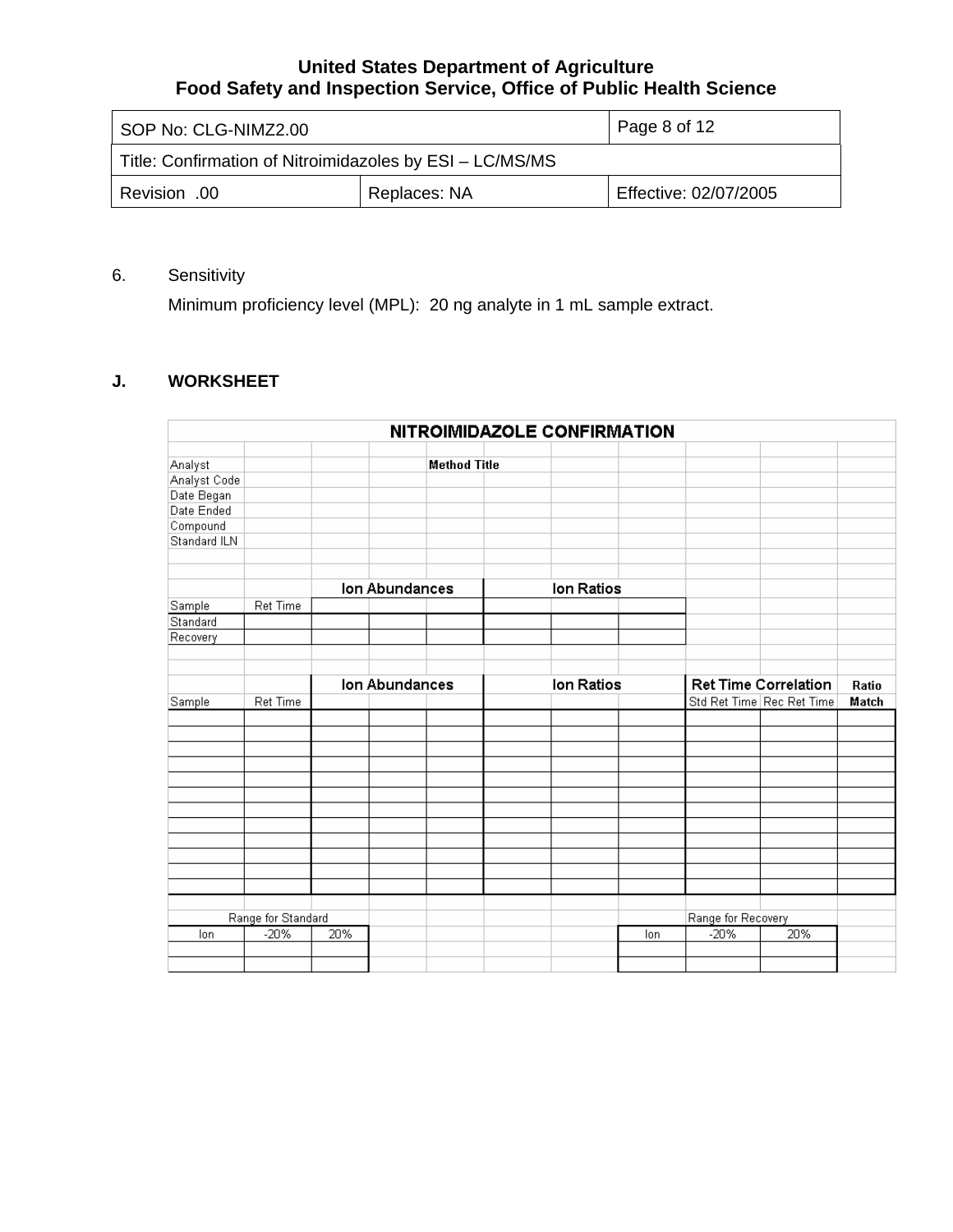<span id="page-8-0"></span>

| SOP No: CLG-NIMZ2.00                                     |              | Page 9 of 12          |
|----------------------------------------------------------|--------------|-----------------------|
| Title: Confirmation of Nitroimidazoles by ESI - LC/MS/MS |              |                       |
| Revision .00                                             | Replaces: NA | Effective: 02/07/2005 |

# **K. Appendix**

1. Postulated Daughter Ion Fragmentation Pathways for hydroxy-dimetridazole and hydroxy-ipronidazole

Hydroxy-dimetridazole and fragments

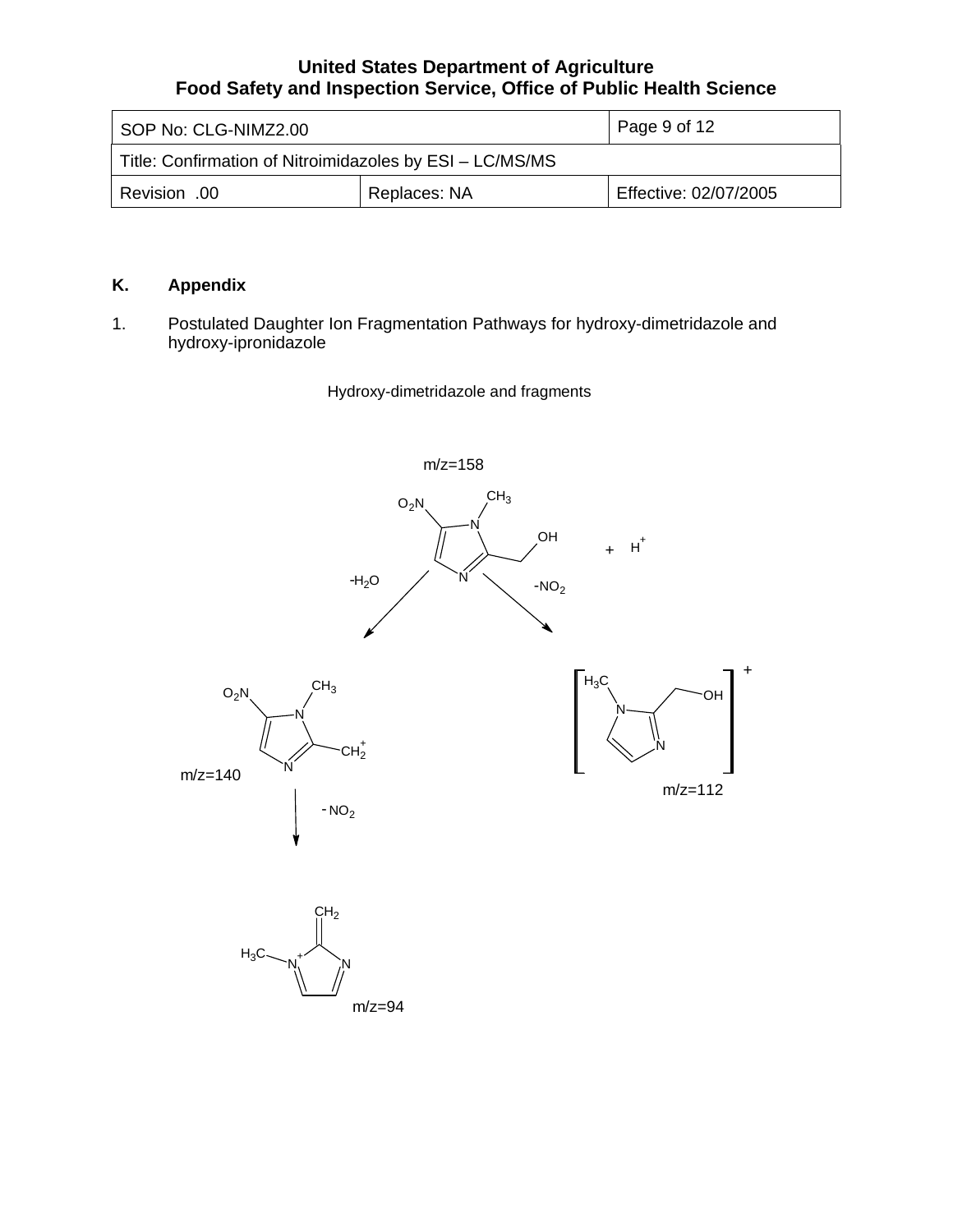| l SOP No: CLG-NIMZ2.00                                   |              | Page 10 of 12         |  |
|----------------------------------------------------------|--------------|-----------------------|--|
| Title: Confirmation of Nitroimidazoles by ESI - LC/MS/MS |              |                       |  |
| 00. Revision                                             | Replaces: NA | Effective: 02/07/2005 |  |

## Hydroxy-ipronidazole and its fragments

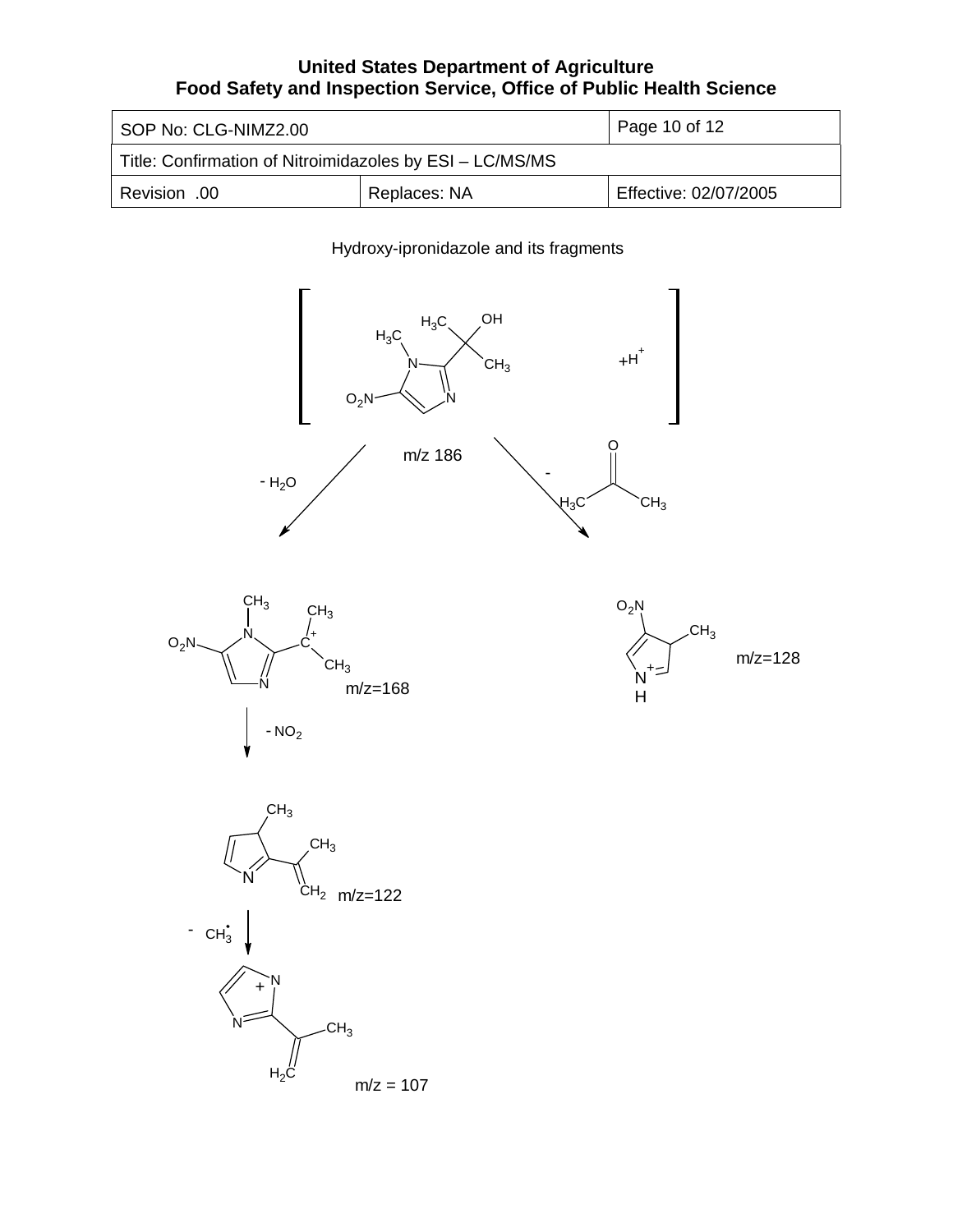| SOP No: CLG-NIMZ2.00                                     |              | Page 11 of 12         |  |  |
|----------------------------------------------------------|--------------|-----------------------|--|--|
| Title: Confirmation of Nitroimidazoles by ESI - LC/MS/MS |              |                       |  |  |
| Revision .00                                             | Replaces: NA | Effective: 02/07/2005 |  |  |

# 2. Daughter Ion Chromatograms 2 ng DMZOH, IPROH injected (40 ng in 1 mL extract)